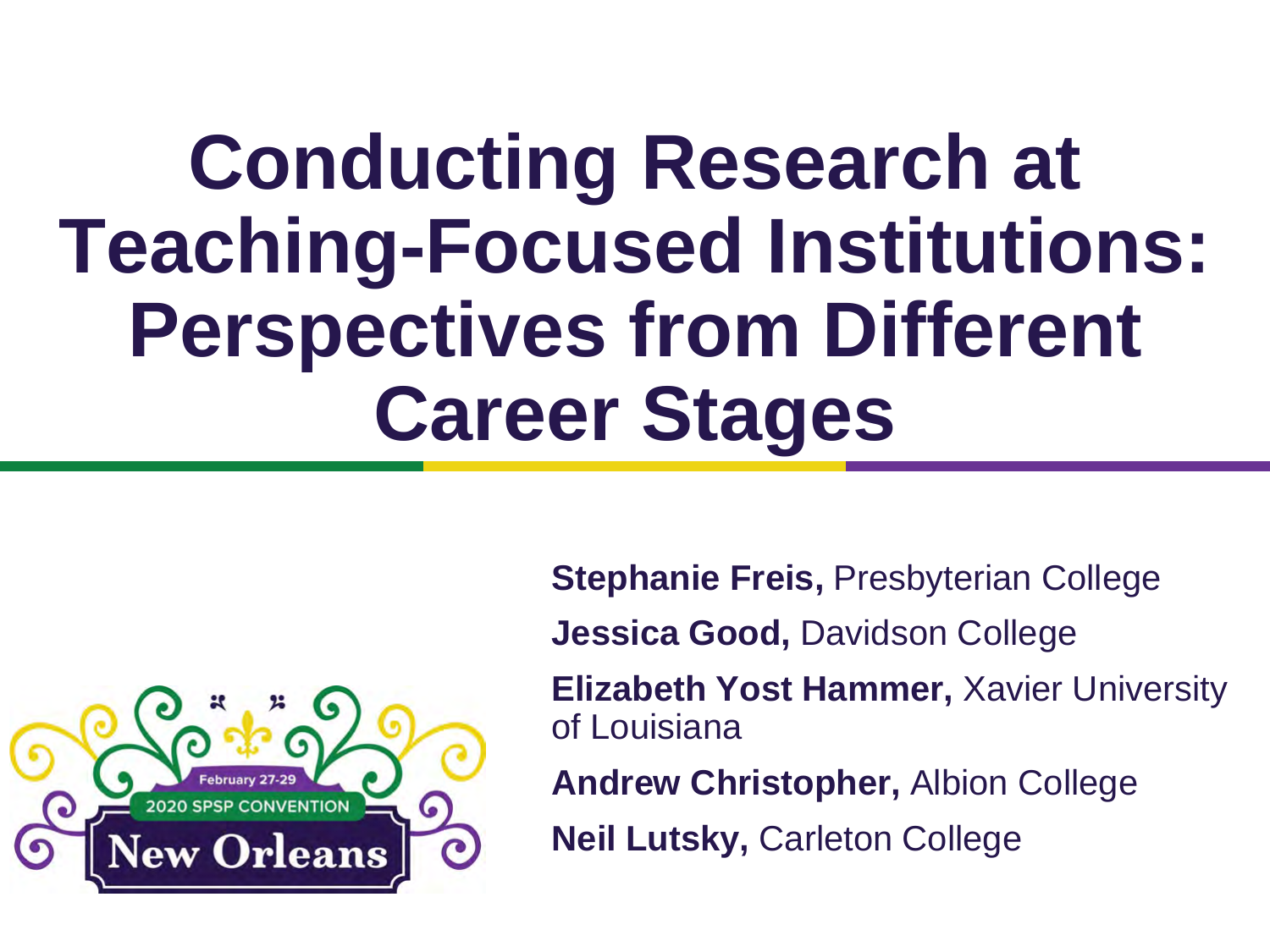# **New Faculty Perspective**

- **Get a head-start on research before you start your position**
- **Student involvement vs. end products**
- **Do what makes you happy**
- **Be a research salesperson for students**



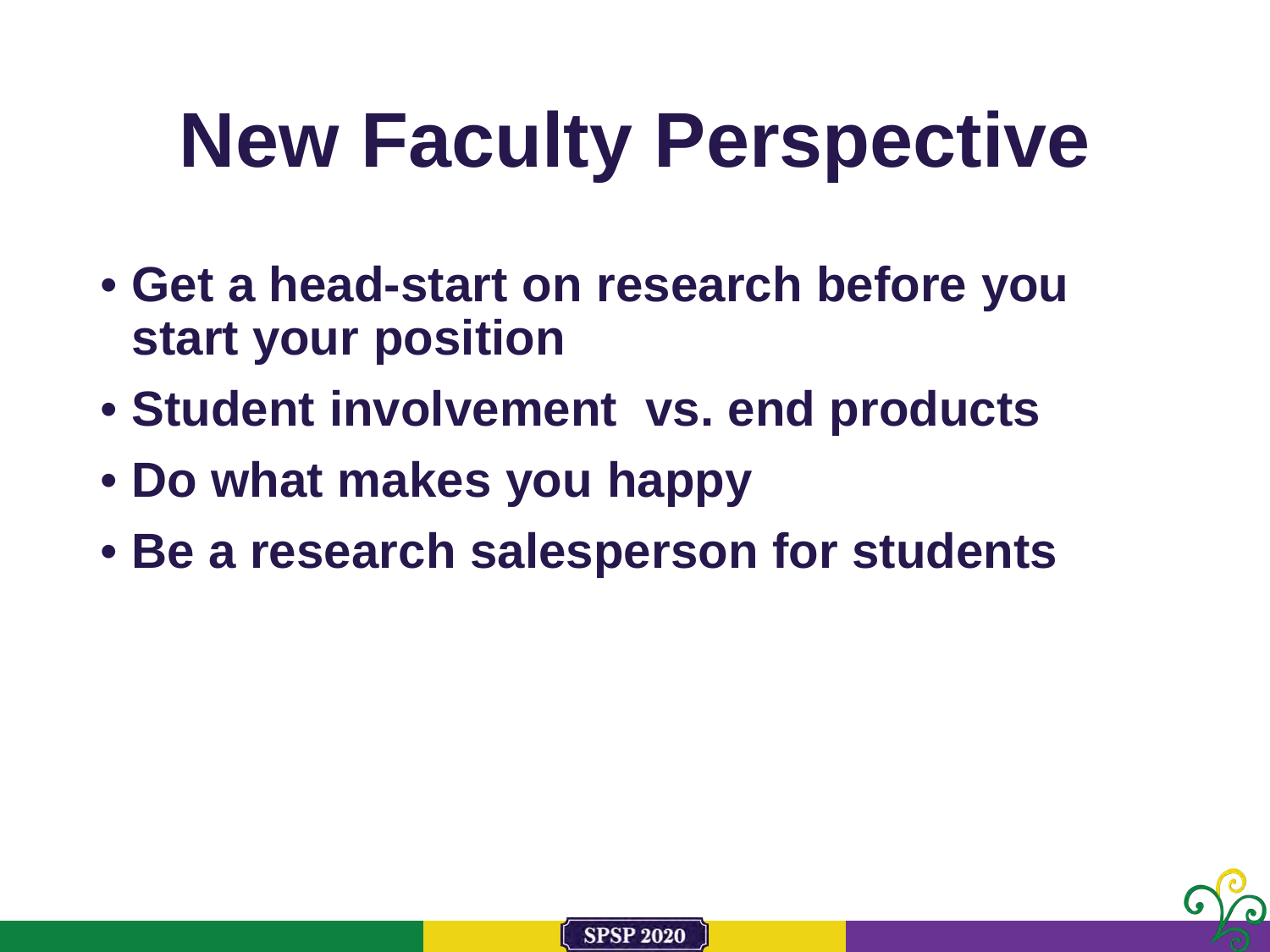#### **Recently-Tenured Faculty Perspective**

- **Learn the rules of getting tenure at your new school**
- **Utilize existing teaching structures to do research**
- **Research = teaching writing**
- **Dealing with graduating seniors**
- **The optimal number of research students**
- **Collaborate with colleagues outside of your school**



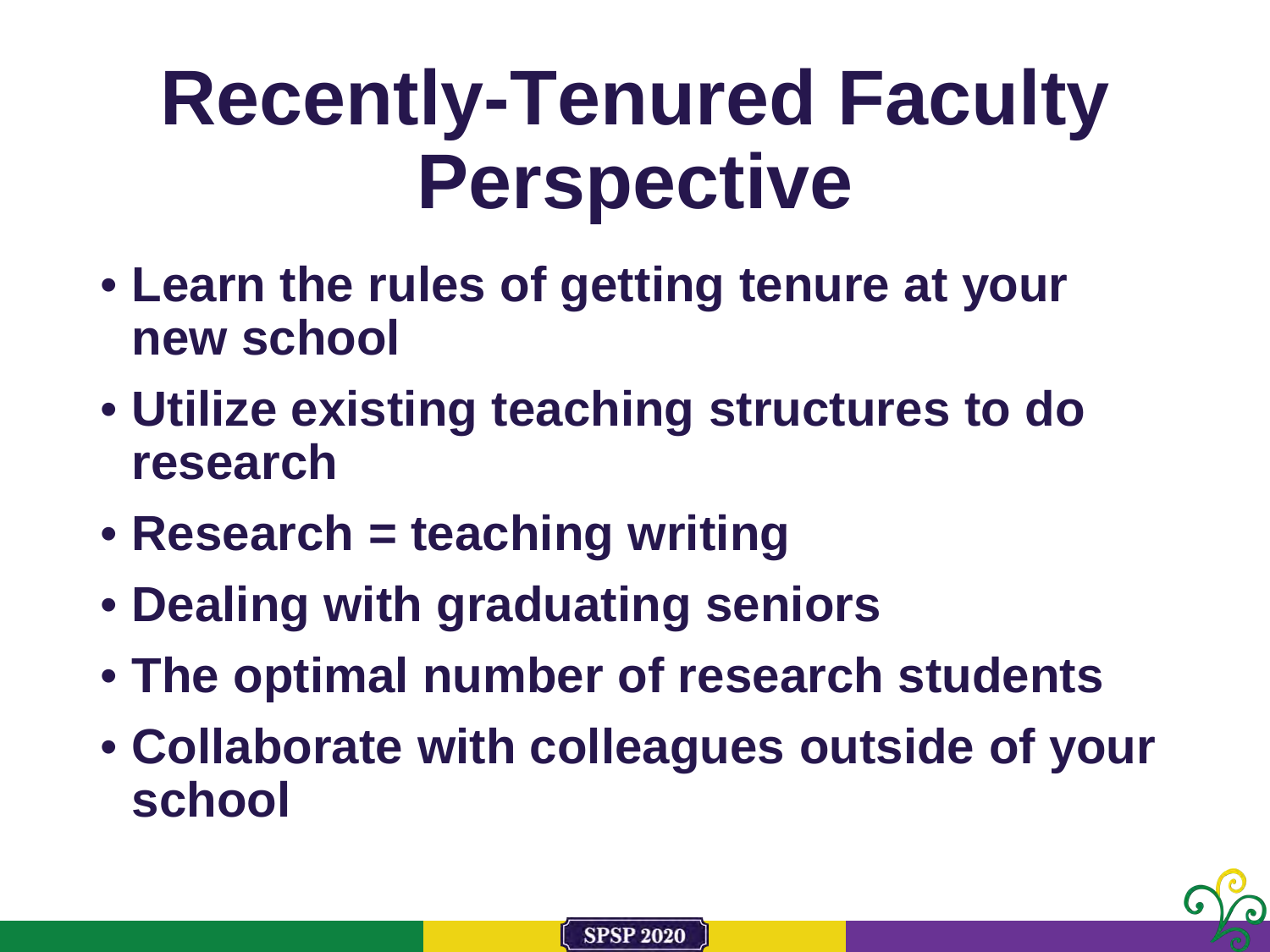## **Department Chair Perspective**

- **Know what constitutes "research" at your school**
- **Always treat research as a form of teaching**
- **Keep your department chair informed about your research progress**
- **Grants ≠ Research Success**
- **CV organization**

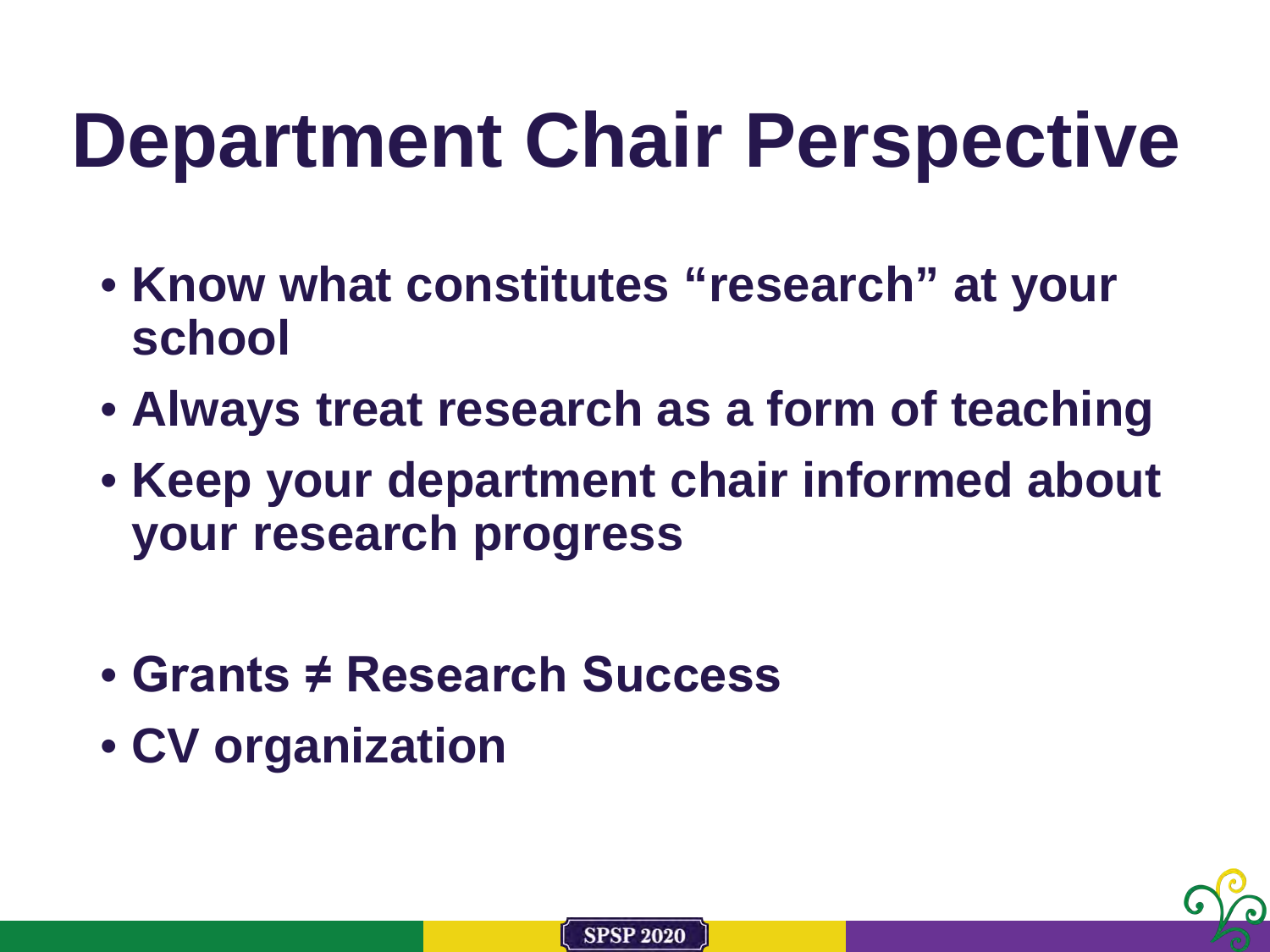## **Center for Teaching and Learning Perspective**

#### Definition of synergy

: SYNERGISM

broadly: combined action or operation

 $\overline{2}$ : a mutually advantageous conjunction or compatibility of distinct business participants or elements (such as resources or efforts)



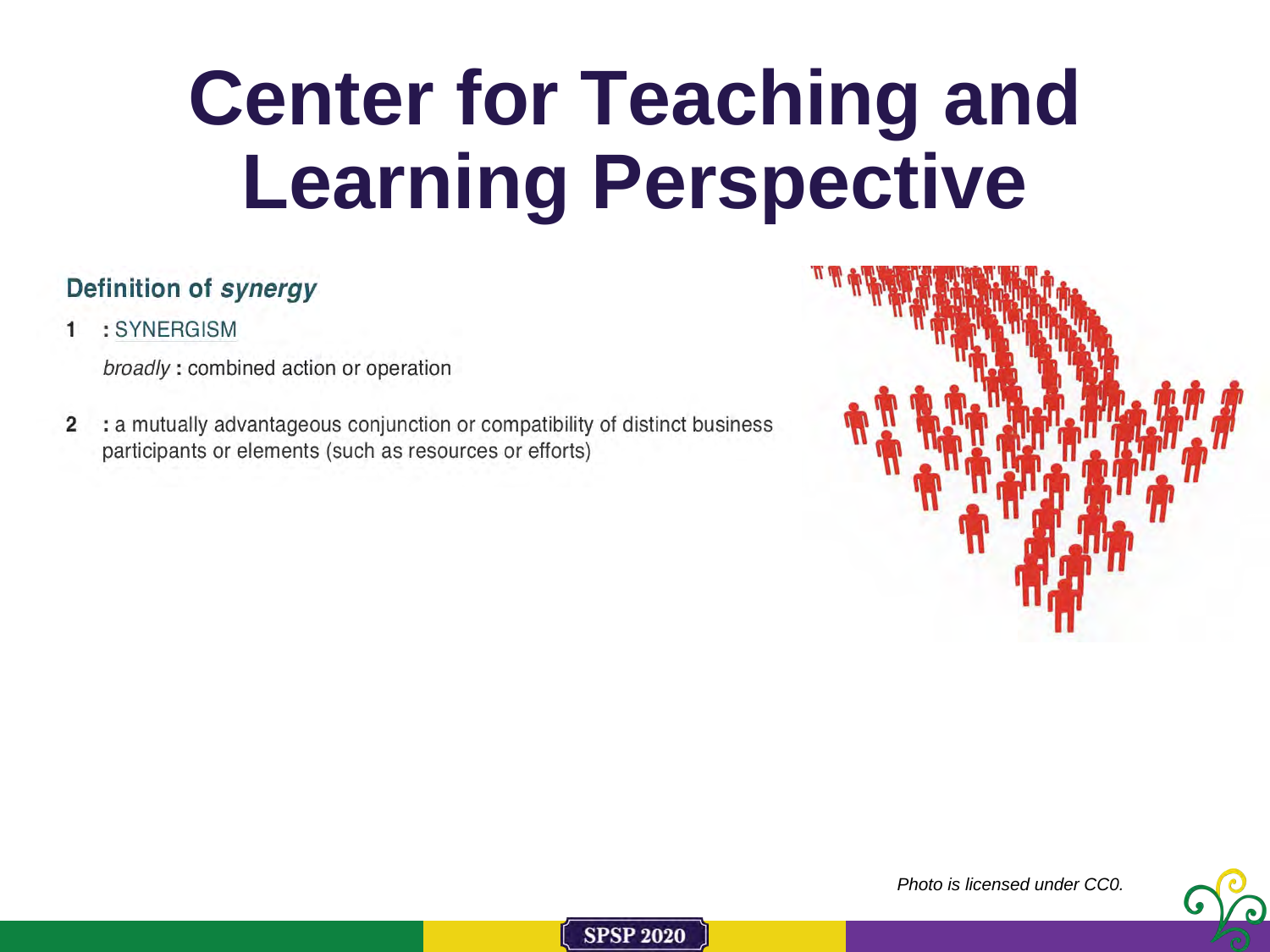#### **Center for Teaching and Learning Perspective**



*Image from* <https://imgflip.com/tag/writing+group>

*Photo by Bart Everson [CAT+FD](https://www.flickr.com/photos/84214240@N00) is licensed under [CC BY-NC-SA 2.0](https://creativecommons.org/licenses/by-nc-sa/2.0/?ref=ccsearch&atype=rich)*

**SPSP 2020** 

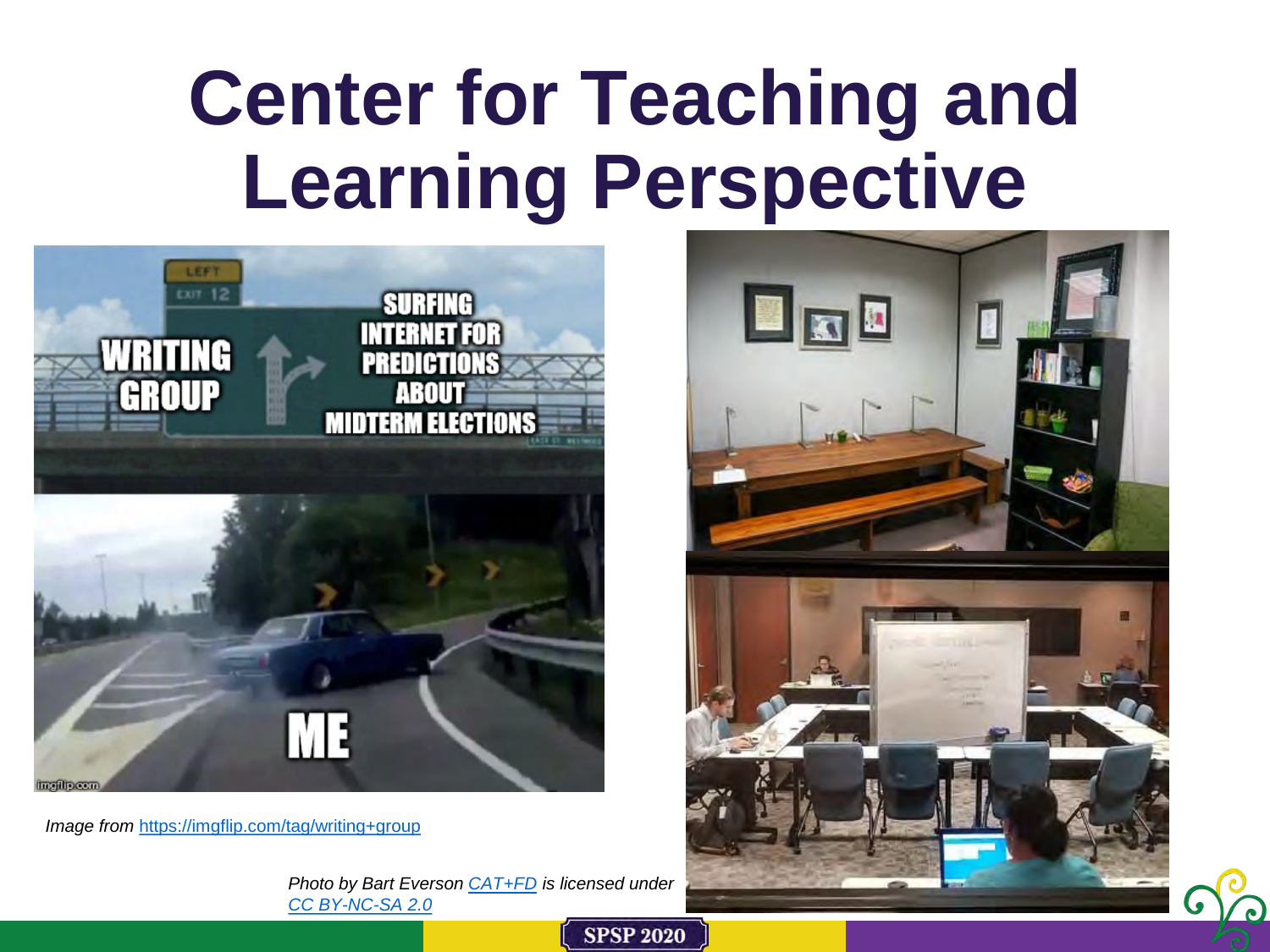

*Photo by [Jon Tyson o](https://unsplash.com/@jontyson)n Unsplash*



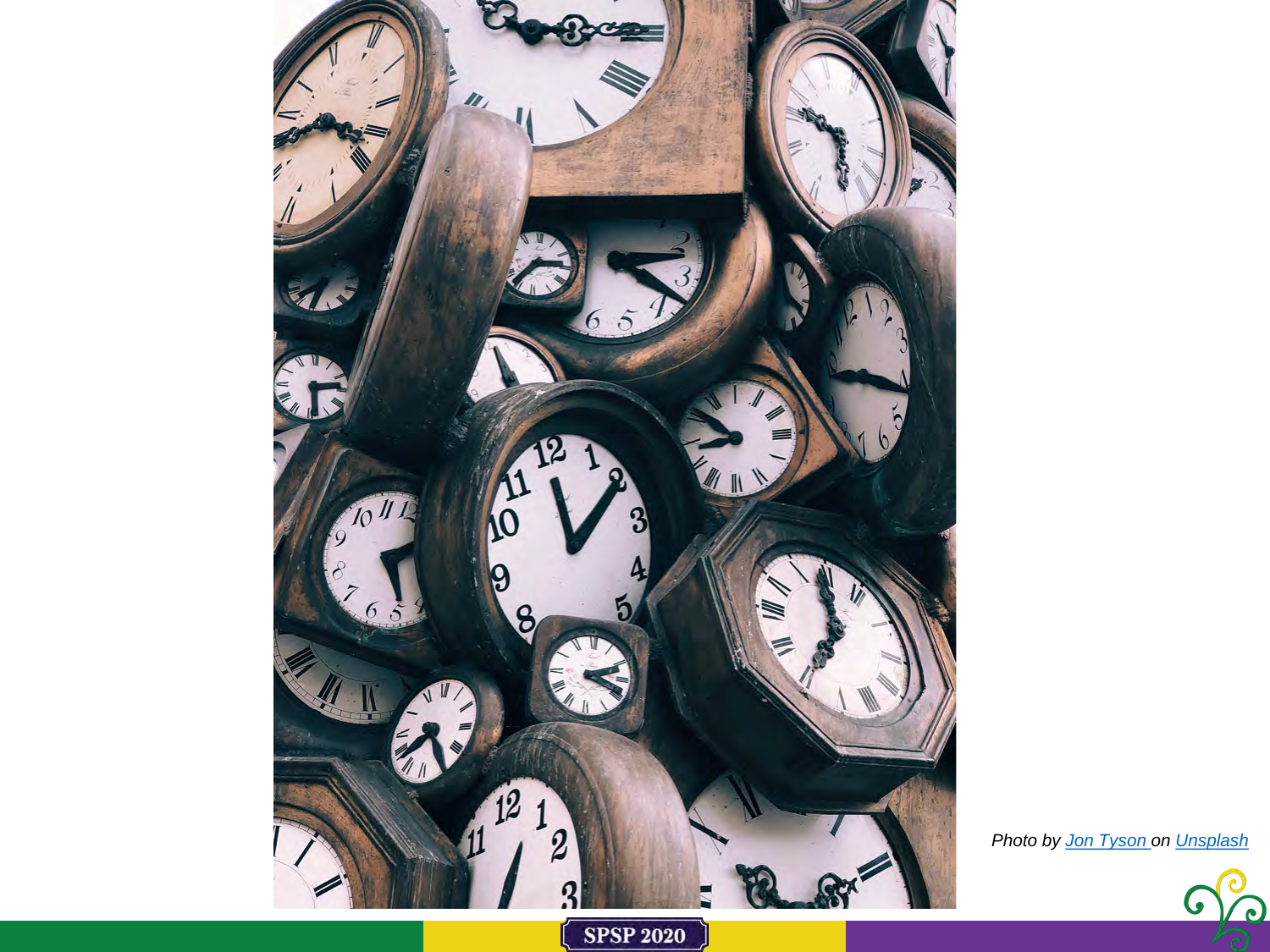## **A Closing Perspective?**



♢ **(Research → Intellectually Broadening)** ♢ **(Research → Educational for Students)** ♢ **(Research → Periodically Sustainable)**